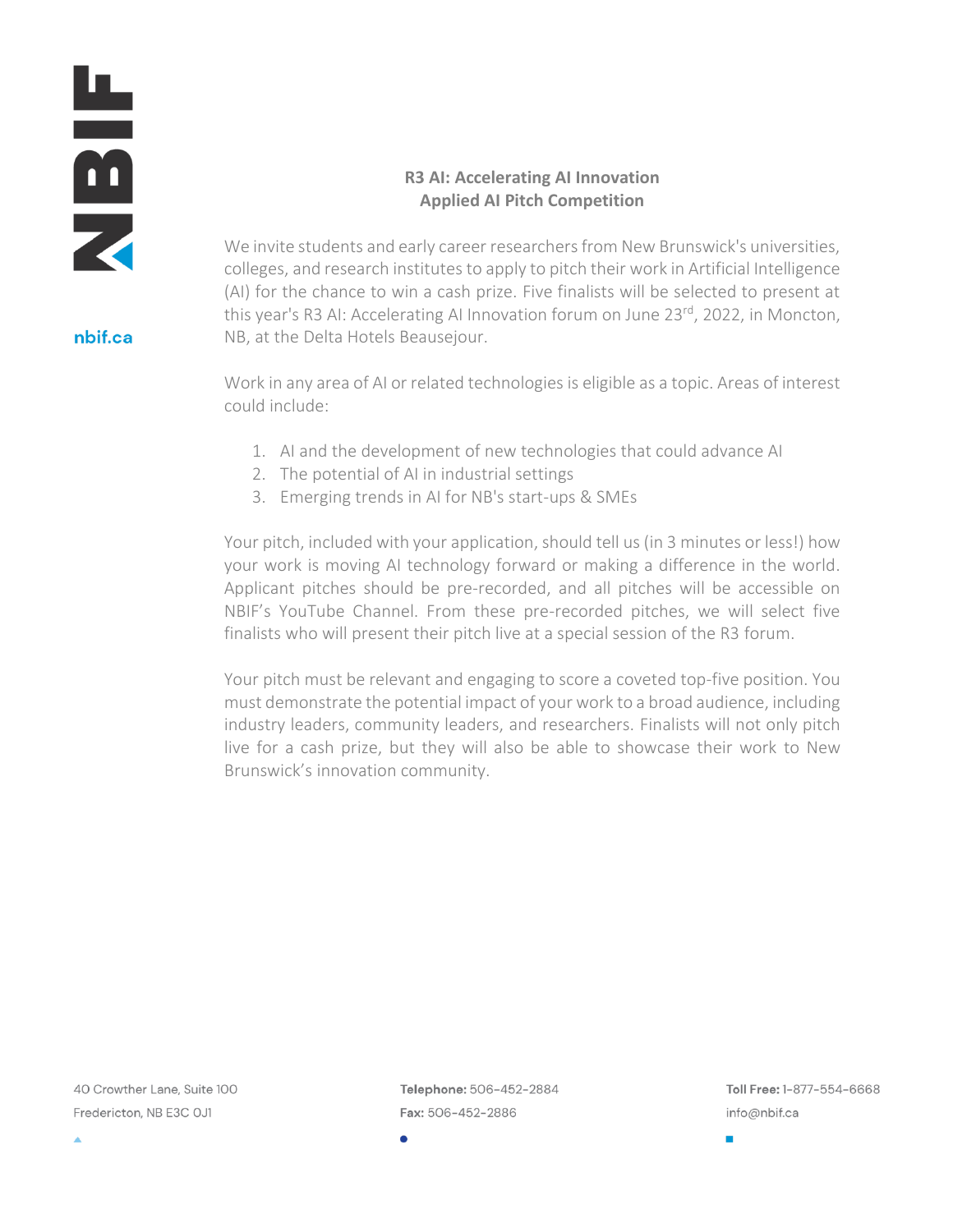山田の

nbif.ca

### How to Apply and Application Requirements

Applications should be submitted through the AI-focused project summary via the NBIF's web application portal - [https://nbif-finb.smapply.io/a](https://nbif-finb.smapply.io/)long with a public URL to a pre-recorded pitch of their project by May 23rd, 2022.

The project summary should offer relevant technical information while also showcasing the potential of this work to generate impact in New Brunswick's AI sectors. Abstracts are limited to 250 words in length. Video pitches should be no longer than 3 minutes in length. Videos will be shared for viewing by R3 delegates on the NBIF YouTube channel.

Applicants will be contacted by June 6th, 2022, if their pitch has been accepted to be presented live at the forum.

*\* All applicants must be either an Undergraduate or College student, a Master's or Ph.D. student, or post-doc fellows and/or research technicians and professionals (non-faculty).*

### Evaluation Criteria

- Narrative: Does the applicant demonstrate a compelling story of their methods or their trajectory as a researcher?
- Impact: Is the applicant focused on AI research that is original, relevant, and potentially impactful to society and to NB?
- Merit and quality: Do the researcher's methodology or creativity demonstrate an appropriate level of acumen and mastery of the AI application?
- Accessibility: Is the pitch communicating clearly and at an appropriate level for the intended audience?
- Poise/Style: Is the applicant inspiring confidence in their work and are they engaging.

 $\blacksquare$